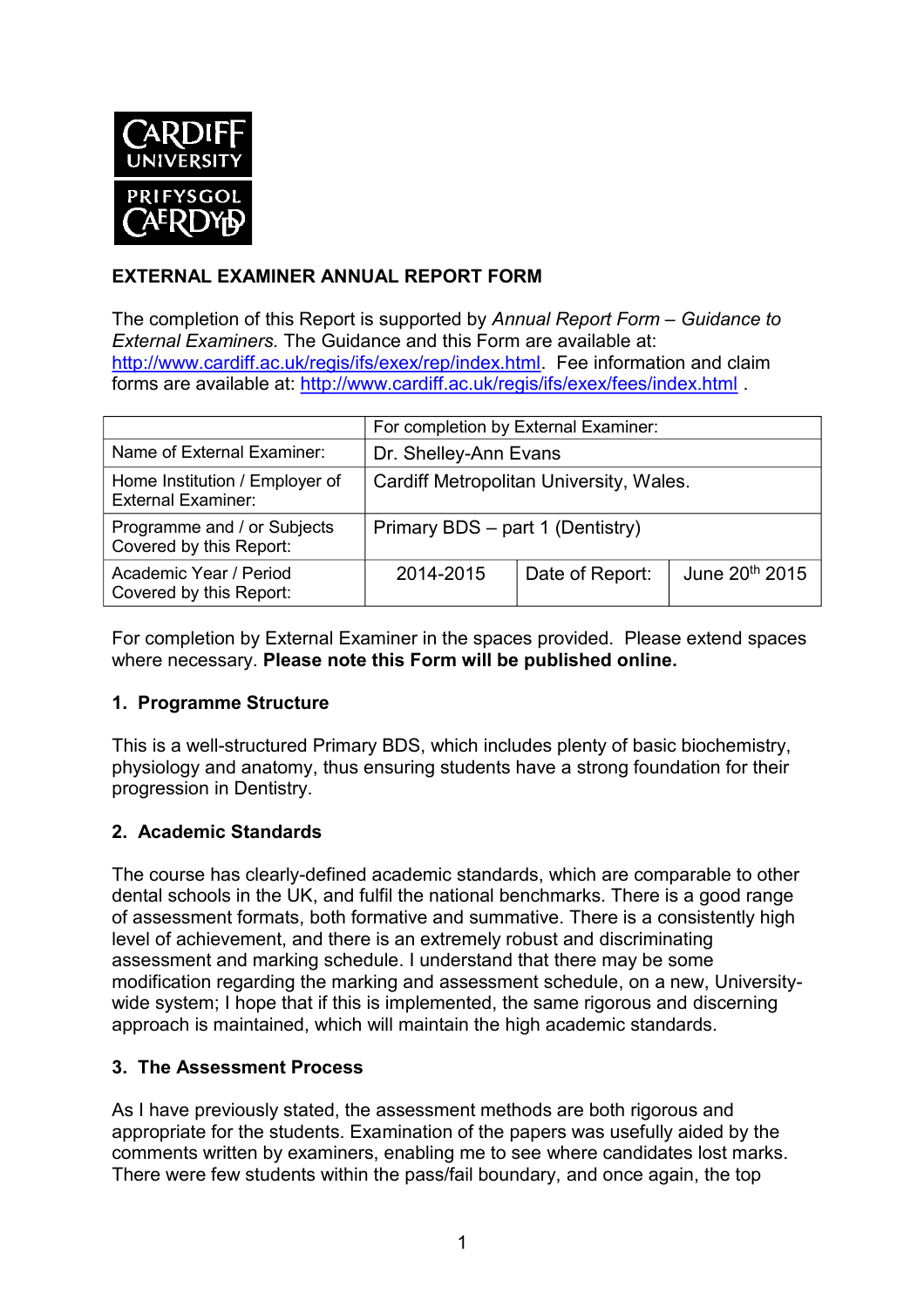students performed very well. I thought there were some outstanding essays, going beyond what could be expected of a dental undergraduate under exam conditions. Because of this, I mentioned to the exam board to be mindful of using the whole range of marks where merited, so an outstanding essay could score above 80%, for example.

# **4. Year-on-Year Comments**

Once again, I found the team to be efficient in getting the examination papers to me in good time, and that the exam board was efficiently run. Compared with the last two years, the average end-of-year mark was slightly higher, and there were fewer students who failed.

# **5. Preparation / Induction Activity (for new External Examiners only)**

N/A.

# **6. Noteworthy Practice and Enhancement**

During this academic year I was able to attend the poster session, where groups of students present a poster on a dental subject, and are questioned on it by various staff. The session was well-run and had a congenial atmosphere, with the students seeming to enjoy the opportunity to present and discuss their work. I spoke to approximately 25 students, all of whom were upbeat about this experience; many of them commented that they were very happy to be randomly allocated into groups on this task, as it gave them an opportunity to meet and work with colleagues that they may not have previously been acquainted with.

## **7. Appointment Overview (for retiring External Examiners only)**

I would like to take this opportunity to thank Cardiff University for inviting me to act as the External Examiner for the Primary BDS. This has been an enjoyable and informative experience, and my overall impression is that it is an academically demanding course, run in exemplary fashion. The students appreciate the support they receive, and were overwhelmingly positive about their studies here. I would like to give special mention to **the set of the set of the Second**, who oversees the Primary BDS (part 1) course and assessment schedule, and who was very accommodating and efficient in organising my visits to meet the students.

In summary, I think that and his colleagues (both academic and administrative) should be congratulated; the performance of their students is a testament to the excellence in learning and teaching implemented on this course. I hope that the good practices in learning, teaching and assessment that are evident in the current course are carried forward.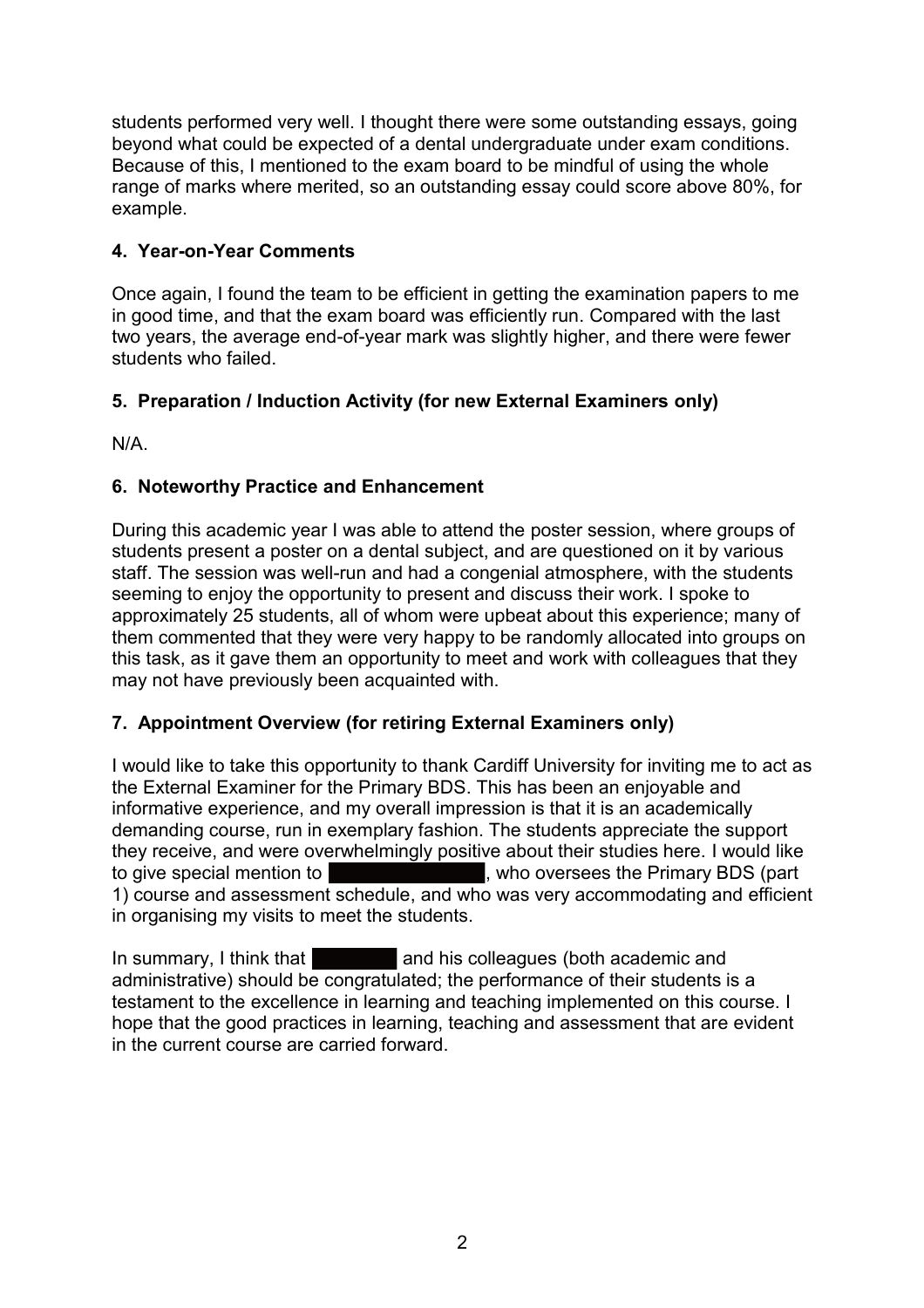# **8. Annual Report Checklist**

Please include appropriate comments within Sections 1-7 above for any answer of 'No'.

|                                              |                                                                                                                                                             | <b>Yes</b><br>(Y)     | <b>No</b><br>(N) | N/A<br>(N/A) |
|----------------------------------------------|-------------------------------------------------------------------------------------------------------------------------------------------------------------|-----------------------|------------------|--------------|
| <b>Programme/Course Information</b>          |                                                                                                                                                             |                       |                  |              |
| 8.1                                          | Did you receive sufficient information about the Programme and<br>its contents, learning outcomes and assessments?                                          | V                     |                  |              |
| 8.2                                          | Were you asked to comment on any changes to the assessment<br>of the Programme?                                                                             |                       |                  |              |
| <b>Draft Examination Question Papers</b>     |                                                                                                                                                             |                       |                  |              |
| 8.3                                          | Were you asked to approve all examination papers contributing<br>to the final award?                                                                        | ٦                     |                  |              |
| 8.4                                          | Were the nature, spread and level of the questions appropriate?                                                                                             |                       |                  |              |
| 8.5                                          | Were suitable arrangements made to consider your comments?                                                                                                  | V                     |                  |              |
| <b>Marking Examination Scripts</b>           |                                                                                                                                                             |                       |                  |              |
| 8.6                                          | Did you receive a sufficient number of scripts to be able to assess<br>whether the internal marking and classifications were appropriate<br>and consistent? | $\mathsf{\hat{v}}$    |                  |              |
| 8.7                                          | Was the general standard and consistency of marking<br>appropriate?                                                                                         | V                     |                  |              |
| 8.8                                          | Were the scripts marked in such a way as to enable you to see<br>the reasons for the award of given marks?                                                  | V                     |                  |              |
| 8.9                                          | Were you satisfied with the standard and consistency of marking<br>applied by the internal examiners?                                                       | V                     |                  |              |
| 8.10                                         | In your judgement, did you have the opportunity to examine a<br>sufficient cross-section of candidates' work contributing to the<br>final assessment?       | ٦                     |                  |              |
| <b>Coursework and Practical Assessments</b>  |                                                                                                                                                             |                       |                  |              |
| 8.11                                         | Was the choice of subjects for coursework and / or practical<br>assessments appropriate?                                                                    |                       |                  |              |
| 8.12                                         | Were you afforded access to an appropriate sample of<br>coursework and / or practical assessments?                                                          | V                     |                  |              |
| 8.13                                         | Was the method and general standard of assessment<br>appropriate?                                                                                           | V                     |                  |              |
| 8.14                                         | Is sufficient feedback provided to students on their assessed<br>work?                                                                                      | $\boldsymbol{\gamma}$ |                  |              |
| <b>Clinical Examinations (if applicable)</b> |                                                                                                                                                             |                       |                  |              |
| 8.15                                         | Were satisfactory arrangements made for the conduct of clinical<br>assessments?                                                                             | $\boldsymbol{\gamma}$ |                  |              |
| <b>Sampling of Work</b>                      |                                                                                                                                                             |                       |                  |              |
| 8.16                                         | Were you afforded sufficient time to consider samples of<br>assessed work?                                                                                  | $\boldsymbol{\gamma}$ |                  |              |
|                                              | <b>Examining Board Meeting</b>                                                                                                                              |                       |                  |              |